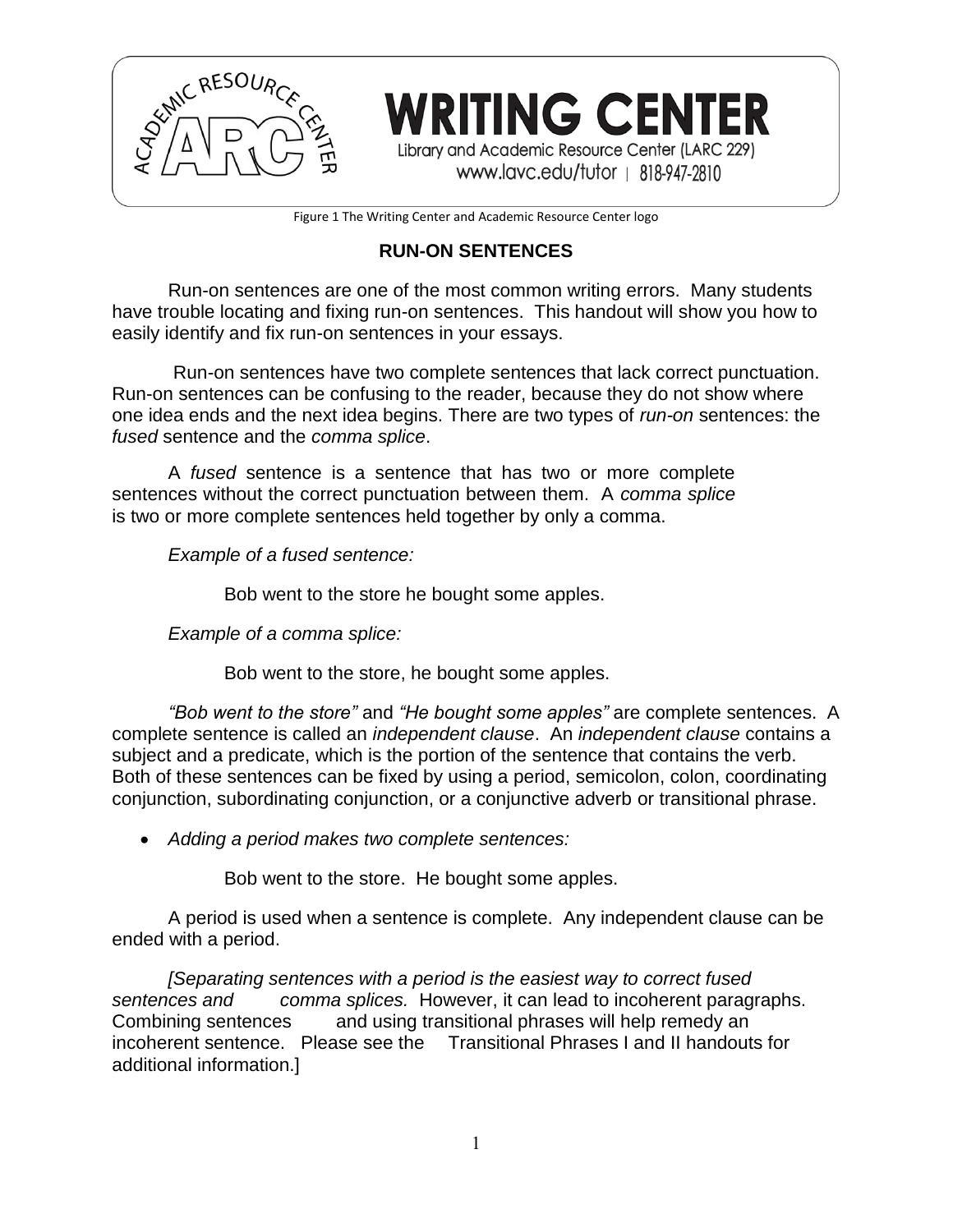## *Adding a semicolon or a colon makes one complete sentence:*

Bob went to the store; he bought some apples.

A semicolon should only be used when the ideas are closely related. The sentences should logically "flow" together. In cases where it is unclear whether or not the ideas are closely related, it is probably safer to not use the semicolon.

*Adding a comma and coordinating conjunction will make one complete sentence:*

Bob went to the store*, and* he bought some apples.

A *coordinating conjunction* gives equal weight to both sentences. In other words, each independent clause is equally important. The most common coordinating conjunctions- *for, and, nor, but, or, yet,* and *so-* can be easily recalled from the acronym **FANBOYS**.

**Coordinating Conjunctions**

For And Nor But Or Yet  $So = FANBOYS$ 

*Use the FANBOYS formula to combine independent clauses:* Subject + Predicate, {FANBOYS} Subject + Predicate

*Adding a subordinating conjunction:*

*After Bob went to the store,* he bought some apples.

Bob bought some apples *after he went to the store.*

Adding a subordinating conjunction to one of the two independent clauses creates an independent clause and a dependent clause. As stated earlier, an independent clause is a complete sentence that contains a subject and a predicate. *A dependent clause contains a subject, a verb, and a subordinating conjunction.* 

Unlike a coordinating conjunction, a subordinating conjunction creates a sentence in which the ideas are given an unequal weight because one sentence is dependent on another. The dependent clause requires an independent clause. Without the independent clause, the dependent clause is a fragment.

| <b>Common Subordinating Conjunctions</b> |                                                       |                                                                      |  |
|------------------------------------------|-------------------------------------------------------|----------------------------------------------------------------------|--|
| After                                    | Because                                               | Until                                                                |  |
| Although                                 | Ιf                                                    | When                                                                 |  |
| As                                       | Since                                                 | Whenever                                                             |  |
| <b>Before</b>                            | That                                                  | While                                                                |  |
|                                          | Use these formulas to use subordinating conjunctions: |                                                                      |  |
|                                          |                                                       | [Subordinating Conjunction] Subject + Predicate, Subject + Predicate |  |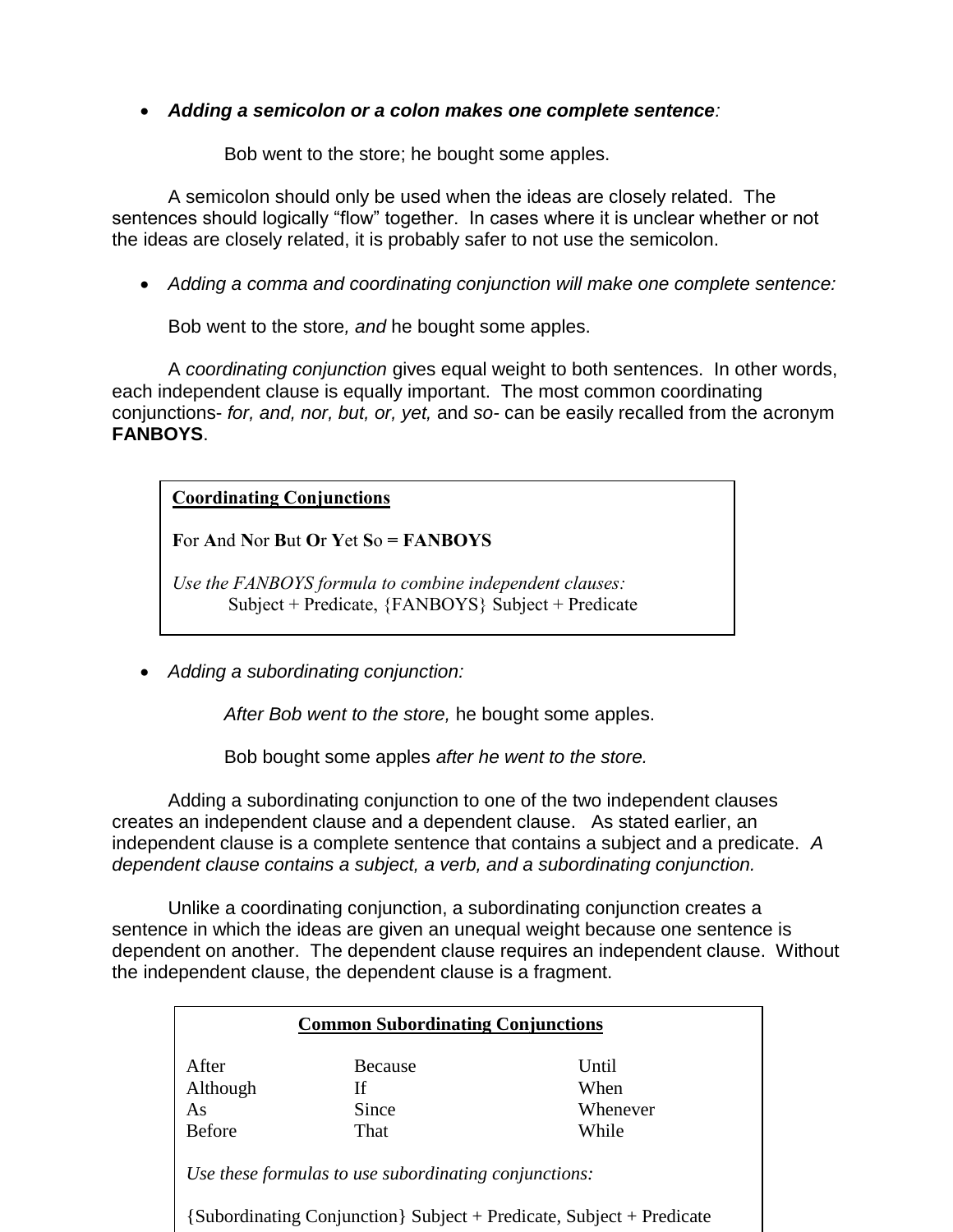*Adding a semicolon, a conjunctive adverb or transitional phrase, and a comma makes a complete sentence:*

I have to study*; therefore,* I cannot go swimming this afternoon.

A conjunctive adverb or transitional phrase acts as a bridge that connects two sentences. However, if the bridge lacks a semicolon and a comma, it will collapse. A semicolon and comma are always necessary whenever a conjunctive adverb is used.

### **Common Conjunctive Adverbs and Transitional Phrases**

| Also           |  |
|----------------|--|
| <b>Besides</b> |  |
| Consequently   |  |
| For example    |  |

Furthermore Nevertheless However Otherwise Meanwhile Therefore Moreover Thus

*Use this formula to use conjunctive adverbs:*

Subject + Predicate; {Conjunctive Adverb}, Subject + Predicate

### **Exercise:**

## **Try to find the fused sentences and comma splices in the following essay, and try to correct them using the guidelines in this handout.**

Did you ever hear of the Wobblies, not many people have these days. That's a shame they did at least two things for which they should be remembered. They probably saved the labor movement in America, they definitely gave American folk music some of its most unforgettable songs. No one really knows how they got their nickname almost everyone knows a song or two that they inspired.

The Wobblies were the members of the Industrial Workers of the World, this union was a small but militant coalition of radical labor groups. The Wobblies could not get along with the major union groups of the day, in fact, they alienated most of those groups.

The major unions disliked the Wobblies immensely, nevertheless they learned some valuable lesson from them. The first lesson was to avoid getting involved in politics. If there was one thing the Wobblies hated more than capitalism, it was politics. The